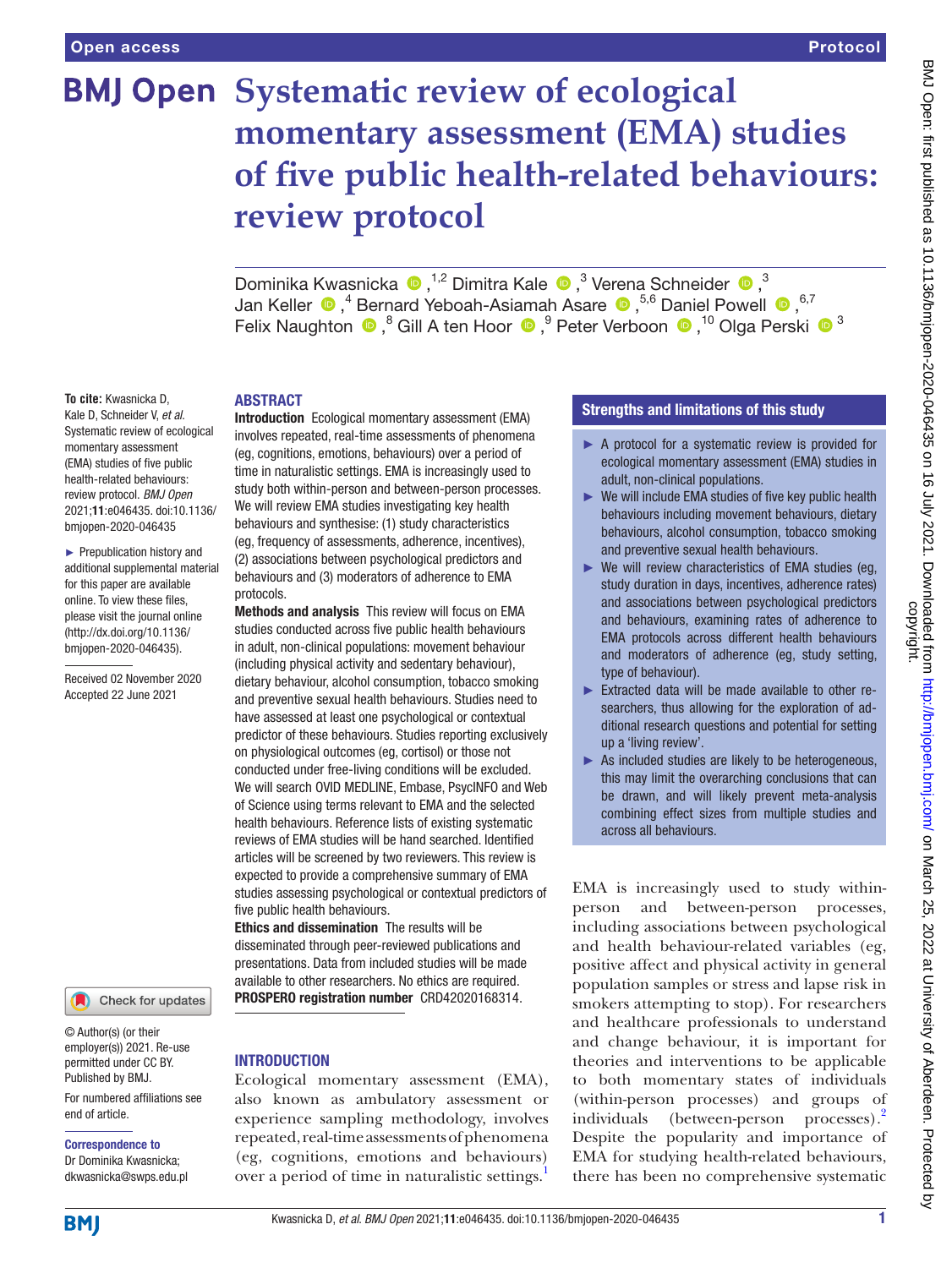### Open access

investigation of characteristics of EMA studies (eg, rates of adherence, study duration in days, incentive schedules) and potential moderators of adherence (eg, study setting, type of health behaviour), with attempts to describe associations between psychological predictors (eg, intentions, self-efficacy) and key public health behaviours.

Previous reviews of EMA studies have focused on clinical conditions such as borderline personality disorder. psychotic disorder,<sup>4</sup> mood disorders,<sup>[5](#page-5-4)</sup> binge eating,<sup>[6](#page-5-5)</sup> bulimia nervosa,<sup>[7](#page-5-6)</sup> anxiety disorder,<sup>[8](#page-5-7)</sup> schizophrenia,[9](#page-5-8) alcohol use disorder, $10$  chronic pain<sup>11</sup> and specific populations such as children and adolescents, $12 \text{ vouth}^{13}$  $12 \text{ vouth}^{13}$ and older adults.<sup>14</sup> Health behaviour-specific reviews of EMA studies have focused on physical activity,<sup>15 16</sup> sedentary behaviour,<sup>16</sup> alcohol use,<sup>17</sup> craving and substance use,<sup>[18](#page-5-17)</sup> dietary behaviours<sup>[19](#page-5-18)</sup> and the relationship between alcohol use and sexual decision-making. $20$  Previous EMA reviews have also focused on inter-relations between specific psychological variables, such as the association of everyday social interactions with intra-individual variability in affect. $21$ 

While systematic reviews of EMA studies focusing on specific health behaviours have been conducted, $18^{722}$   $23$ there are no overarching reviews that can help address broad questions about study characteristics (eg, study duration in days, adherence, incentive schedules), rates and moderators of adherence (eg, study setting, participant characteristics) and predictor-behaviour associations across different health behaviours. It is expected that this review will help fill this gap. We also expect that this review will help inform the design of future EMA studies by providing a summary of best practice across research contexts, settings and health-related behaviours. For instance, results may be useful for informing researchers' understanding of what frequency or intensity of change we would expect to see at what temporal resolution (ie, informed by a 'theory of change'<sup>24</sup>), which can then inform assessment scheduling decisions. This review is likely to include a large number of studies, thus providing a comprehensive overview of the EMA literature.

### The current study

We will synthesise evidence from EMA studies that report either within-person or between-person predictorbehaviour associations. The review will focus on five key public health behaviours: (1) movement behaviours (including physical activity and sedentary behaviour), (2) dietary behaviours, (3) alcohol consumption, (4) tobacco smoking and (5) preventive sexual health behaviours (including contraceptive use).

The review aims are:

- 1. To summarise adherence to EMAs, total length of data collection of EMAs, prompting frequency of EMAs, and incentives structures across studies.
- 2. To describe within-person and between-person predictor-behaviour associations across EMA studies (eg, associations between intention and behaviour).

3. To assess potential moderators of adherence to EMAs (eg, study setting, participant characteristics).

This review is intentionally broad in scope to provide an overview of the field for researchers interested in the application of EMAs to the study of health-related behaviours. We expect this overarching review to help identify patterns and key knowledge gaps.

### METHODS AND ANALYSIS Study design

This review will adhere to the Preferred Reporting Items for Systematic Reviews and Meta-Analyses (PRISMA) checklist [\(online supplemental material 1](https://dx.doi.org/10.1136/bmjopen-2020-046435)). The review start date was 15 September 2019 and the planned end date is 30 December 2021.

### Inclusion criteria

This review will focus on five key public health behaviours in healthy adults (ie, non-clinical populations) aged 18+years, namely:

- 1. Movement behaviours, including physical activity and sedentary behaviour.
- 2. Dietary behaviours, including snacking or fruit and vegetable consumption.
- 3. Alcohol consumption.
- 4. Tobacco smoking, including cigarette, cigar or pipe smoking.
- 5. Preventive sexual health behaviours, including contraceptive/condom use.

No restrictions on geographical location or publication date will be set. To be included, studies need to incorporate multiple (ie, two or more) within-day, daily or weekly assessments of predictors and behaviours, and to have reported either (or both) within-person or between-person predictor-behaviour (eg, stress predicting unhealthy snack consumption) associations. The frequency of the EMAs should plausibly match how the target behaviour (and psychological and contextual predictors) theoretically or empirically unfolds over time, for example, daily assessments of steps, weekly assessments of gym class attendance if the class is undertaken only once a week. To be included, studies need to assess one of the aforementioned behaviours and at least one psychological or contextual variable via EMAs.

In this review, we defined psychological variables as emergent properties of a distributed network of neurons, including cognition (eg, beliefs, attitudes, goals), emotion (eg, negative affect, cravings) and processes operating on these (eg, self-regulation, learning), which are linked to behaviour. We further define contextual variables as any potential environmental (eg, social or physical) influences on behaviour, including the presence of other people, weather or the availability of unhealthy foods/cigarettes/ alcohol. The psychological and contextual variables will be closely assessed by the reviewers as to their suitability for inclusion/exclusion in the review.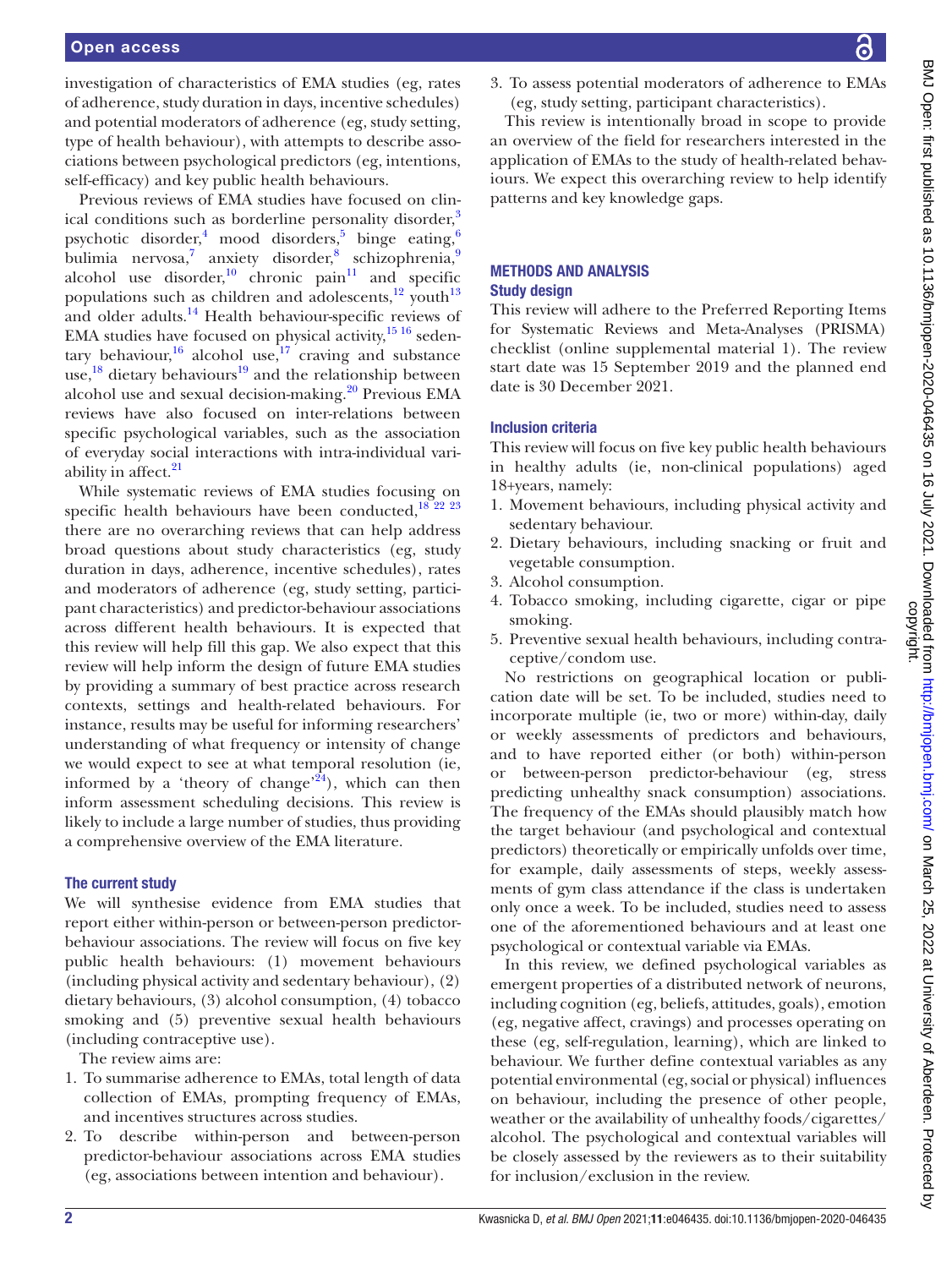In addition to self-report measures, included studies can use physiological measures of psychological predictors (eg, cortisol or heart rate variability to measure stress) or behaviours (eg, accelerometer data to measure physical activity or sedentary behaviour). Studies reporting associations between behaviours and psychological consequences (eg, whether physical activity predicts affect) will be included providing that they also report psychological or contextual predictor-behaviour associations (eg, whether positive affect predicts physical activity). We will include individuals with overweight and obesity given that 39% of adults globally fall into this category, with most Western countries averaging above  $50\%$ <sup>25</sup> Studies including participants with a diagnosed mental or physical health condition who were not recruited into the study on the basis of their condition will be included (eg, studies including participants with clinical levels of depression but where this was not an inclusion criterion). Studies in which a behavioural or pharmacological intervention was delivered will be included providing that participants were asked to complete free-living EMAs.

### Exclusion criteria

Laboratory studies will not be included. Studies examining clinical populations, that is, solely recruiting participants on the basis of being diagnosed with a physical or mental health condition such as cancer, cardiovascular disease, depression, binge eating disorder or substance use disorder (also including case–control studies) will be excluded. Studies focusing only on purchasing behaviours (eg, tobacco purchasing, food purchasing) will not be included. Studies focusing on e-cigarettes will be also excluded. Studies not published in English or where no full text could be obtained will also not be included. Although behaviour–behaviour associations may also be considered relevant, our electronic search is not designed to capture such studies, and behaviour–behaviour associations will hence not be considered further in this review.

### Search methods for the identification of studies Electronic searches

We will search Ovid MEDLINE, Embase, PsycINFO and Web of Science (see [online supplemental material 2](https://dx.doi.org/10.1136/bmjopen-2020-046435) for the full search strategy). Terms will be searched in titles and abstracts as free-text terms or as index terms (eg, Medical Subject Headings), as appropriate. We will combine two groups of terms, the first with terms relevant to EMAs and within-person study designs; the second with terms relevant to the five health behaviours addressed in this review.

Example terms used:

1. (ecological adj1 momentary adj1 assessment\*) OR (intensive adj1 longitudinal) OR (ambulatory adj1 assessment\*) OR (experience adj1 sampl\*) OR (daily adj1 diar\*) OR (ecological adj1 momentary adj1 intervention) OR within-person OR within-subject\* OR (single adj1 case) OR idiographic OR intraindividual

2. tobacco OR smok\* OR cigarette OR alcohol\* OR drinking OR addict\* OR (healthy adj3 eat\*) OR diet OR weight OR overweight OR obes\* OR physical activity OR exercise OR sedentary OR sitting OR leisure OR (sexual adj1 health) OR condom OR contraceptive 3. 1 AND 2

Electronic and hand searches were conducted in January 2020 and updated in February 2021. We restricted the search to human studies available in English that are published in peer-reviewed journals ([online supple](https://dx.doi.org/10.1136/bmjopen-2020-046435)[mental material 2\)](https://dx.doi.org/10.1136/bmjopen-2020-046435).

### Searching for other sources

Reference lists of existing systematic reviews of EMA studies will be hand searched and expertise within the review team will be used to identify additional articles of interest.

### Data collection and analysis

### Selection of studies

Identified articles will be merged using Covidence<sup>[26](#page-5-23)</sup> and duplicate records will be removed. The three lead authors (DKw, OP and JK) will independently screen titles and abstracts (yes, maybe, no) against the prespecified inclusion criteria. Full texts will be screened by two reviewers independently (yes, no); discrepancies will be resolved by the lead authors and inclusion will be further discussed with other team members if needed. In line with the PRISMA checklist, key reasons for exclusion will be recorded at the full-text stage. These will include: lack of psychological predictors or outcomes; study not being relevant to the five key public health behaviours of interest; wrong study design (not an EMA study); participants being recruited based on a health condition (ie, clinical population); participants younger than 18 years old; studies of purchasing behaviours; conference abstracts; protocols; duplicates; studies not published in English or no full text could be obtained. We will follow the hierarchy of the exclusion criteria, listing the first reason from the aforementioned list as the key reason for exclusion.

### Data extraction and management

A data extraction form will be developed in Microsoft Excel to extract information and to import data into R for analysis. Each study will be allocated a unique study identification number. Data will be extracted on:

- ► *Study description* (study author, year, country, study funder);
- ► *Participant characteristics* (sample size; mean or median age (SD); gender (% female); educational attainment (% university education); population type (eg, men who have sex with men, older adults, general population), ethnicity (% white ethnicity);
- ► *EMA study type* (eg, observational, interventional, both);
- ► *EMA delivery mode* (eg, mobile phone, website/online, pen-and-paper);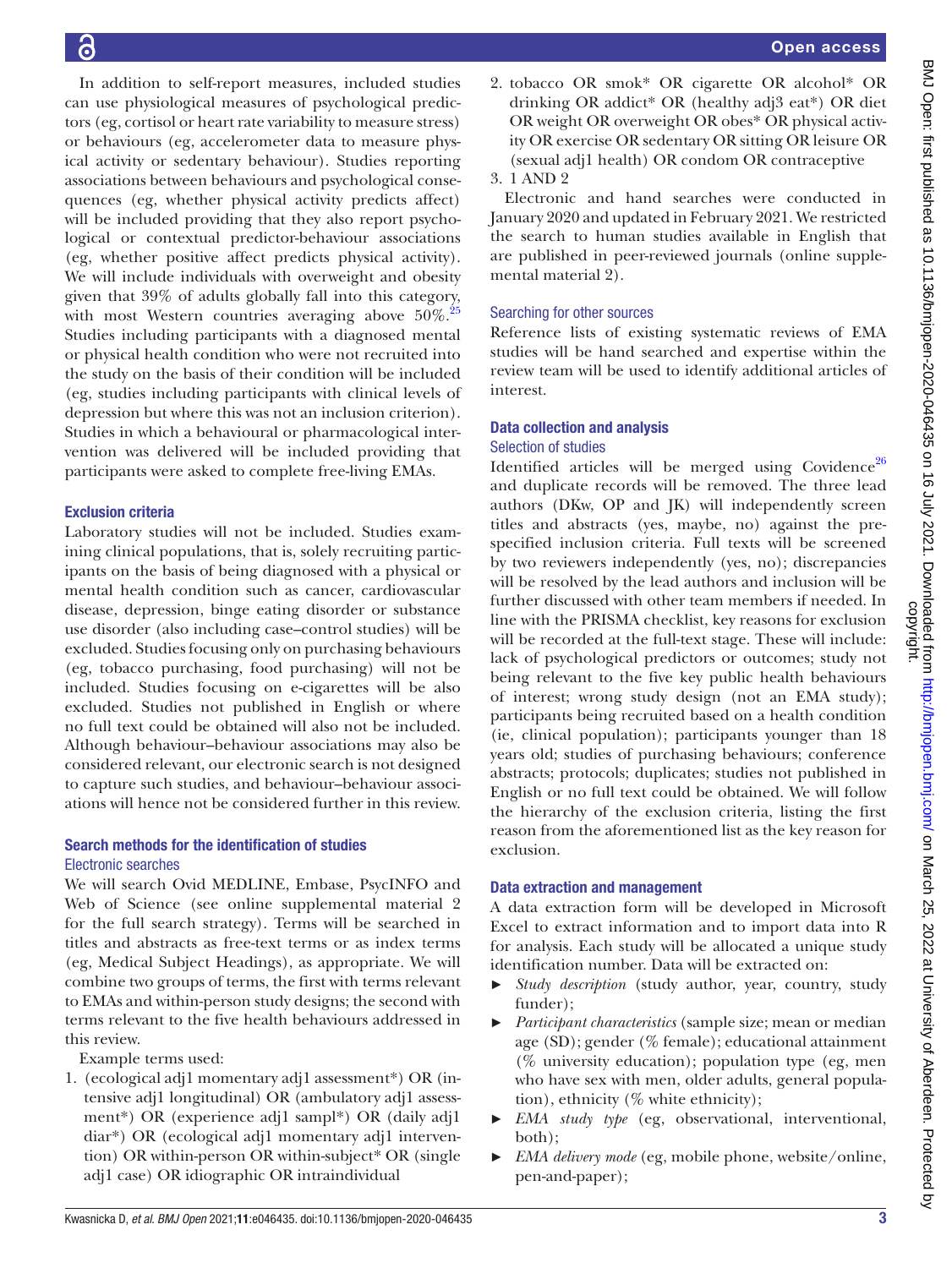- *EMA method* (eg, signal contingent, event contingent, multiple);
- *EMA characteristics* (eg, total study duration in days); prompting frequency (eg, hourly, daily, weekly), incentive schedule (eg, flat rate, payment per EMA);
- Adherence to EMA (eg, average % EMAs completed out of available prompts);
- ► *Health behaviour(s) assessed* (eg, physical activity, sedentary behaviour, dietary behaviour, tobacco smoking); and how the health behaviour(s) were measured (eg, hourly step count, number of cigarettes smoked per day);
- ► *Psychological and contextual predictors* (eg, intentions, self-efficacy, presence of other smokers) and how they were measured (eg, EMA method, measurement frequency, whether the measure was developed for the study (vs there being a precedent for the measure), whether a single item or multiple items were used);
- ► *Statistical model used to examine predictor-behaviour association* (eg, multilevel model, generalised estimating equation) and whether these associations were analysed at the within-person and/or between-person level;
- ► *Level of aggregation in data analysis* (ie, whether data underpinning the predictor-behaviour association are aggregated vs maintained at the within-person level);
- ► *Coefficients and effect sizes from statistical models* (eg, ORs, relative risks, regression coefficients);
- ► *Control variables in multivariable models* (eg, age, sex)

For each study, one reviewer will extract the data. At least 20% of studies stratified by behaviour (eg, 20% of all alcohol consumption studies) will be double-checked

for accuracy and completeness by a second reviewer. In case there are any uncertainties related to data extraction (eg, the primary data extractor is uncertain about a particular parameter or a large number of discrepancies are observed across the primary and secondary data extractor), we will double-check additional studies until agreement is achieved. All review authors will be involved in data extraction and double-checking.

### Quality appraisal

Included studies may vary in quality, which will be considered through a quality appraisal. The appraisal tool was developed by the review team, based on an existing EMA reporting checklist, $27$  and includes the following four criteria: (1) rationale for EMA design, (2) a priori power analysis to determine sample size, (3) percentage adherence to the EMA protocol and (4) treatment of missingness ([table](#page-3-0) 1). The quality indicators will be coded by one reviewer, with 20% or more double-checked by a second reviewer. Discrepancies will be resolved through discussion among the lead authors. As each criterion refers to a different aspect of study quality, we will not summarise study quality, but will present how studies score on each selected dimension.

### Data synthesis

All quantitative analyses will be conducted in R V.3.5.1. A narrative (descriptive) synthesis will be conducted. We will summarise the number of EMA studies conducted for each of the five health behaviours, study setting (eg, country, immediate study setting) and sample size (ie, mean or median number of participants per study). We

<span id="page-3-0"></span>

| Quality appraisal of included EMA studies<br><b>Table 1</b>                                                                                           |                                                                                                                                                                                                   |                                                                                                                      |                                                                                        |
|-------------------------------------------------------------------------------------------------------------------------------------------------------|---------------------------------------------------------------------------------------------------------------------------------------------------------------------------------------------------|----------------------------------------------------------------------------------------------------------------------|----------------------------------------------------------------------------------------|
| Topic: quality criteria                                                                                                                               | <b>Strong</b>                                                                                                                                                                                     | Moderate                                                                                                             | Weak                                                                                   |
| <b>Rationale</b>                                                                                                                                      |                                                                                                                                                                                                   |                                                                                                                      |                                                                                        |
| 1. Rationale for EMA design<br>provided: Why was an EMA design<br>chosen to examine the research<br>question?                                         | A strong rationale provided for<br>the EMA design of predictor<br>AND behaviour/outcome.                                                                                                          | Rationale provided but not very<br>strong for the EMA design of<br>either the predictor OR behaviour/<br>outcome.    | No rationale for the EMA<br>design regarding predictor and<br>behaviour/outcome.       |
| Power analysis, sample size and participant adherence                                                                                                 |                                                                                                                                                                                                   |                                                                                                                      |                                                                                        |
| 2. Power analysis: A priori power<br>analysis to determine sample size                                                                                | An a priori power analysis<br>is reported and the enrolled<br>sample size met power analysis<br>indication / OR: sufficient<br>explanation as to why an a priori<br>power analysis was not needed | An a priori power analysis is<br>reported but sufficient sample size/<br>number of observations was not<br>achieved. | No information about power<br>analysis / OR: a post-hoc power<br>analysis is reported. |
| 3. Adherence to EMA protocol:<br>Percentage of answered EMA<br>prompts across all participants for<br>the main EMA study period                       | Percentage of answered EMA<br>prompts $>80\%$ .                                                                                                                                                   | Percentage of answered EMA<br>prompts 60%-79.99%.                                                                    | Percentage of answered EMA<br>prompts $< 60\%$ .                                       |
| Data analysis                                                                                                                                         |                                                                                                                                                                                                   |                                                                                                                      |                                                                                        |
| 4. Treatment of missingness:<br>Report whether study dropout or<br>non-adherence to EMAs (eg, missed<br>prompts) are related to specific<br>variables | Missing mechanisms/predictors<br>are identified, reported and<br>mitigated for if needed.                                                                                                         | Missing mechanisms/predictors<br>are identified and reported but not<br>mitigated for.                               | Missing mechanisms/predictors<br>are not identified or reported.                       |

EMA, ecological momentary assessment.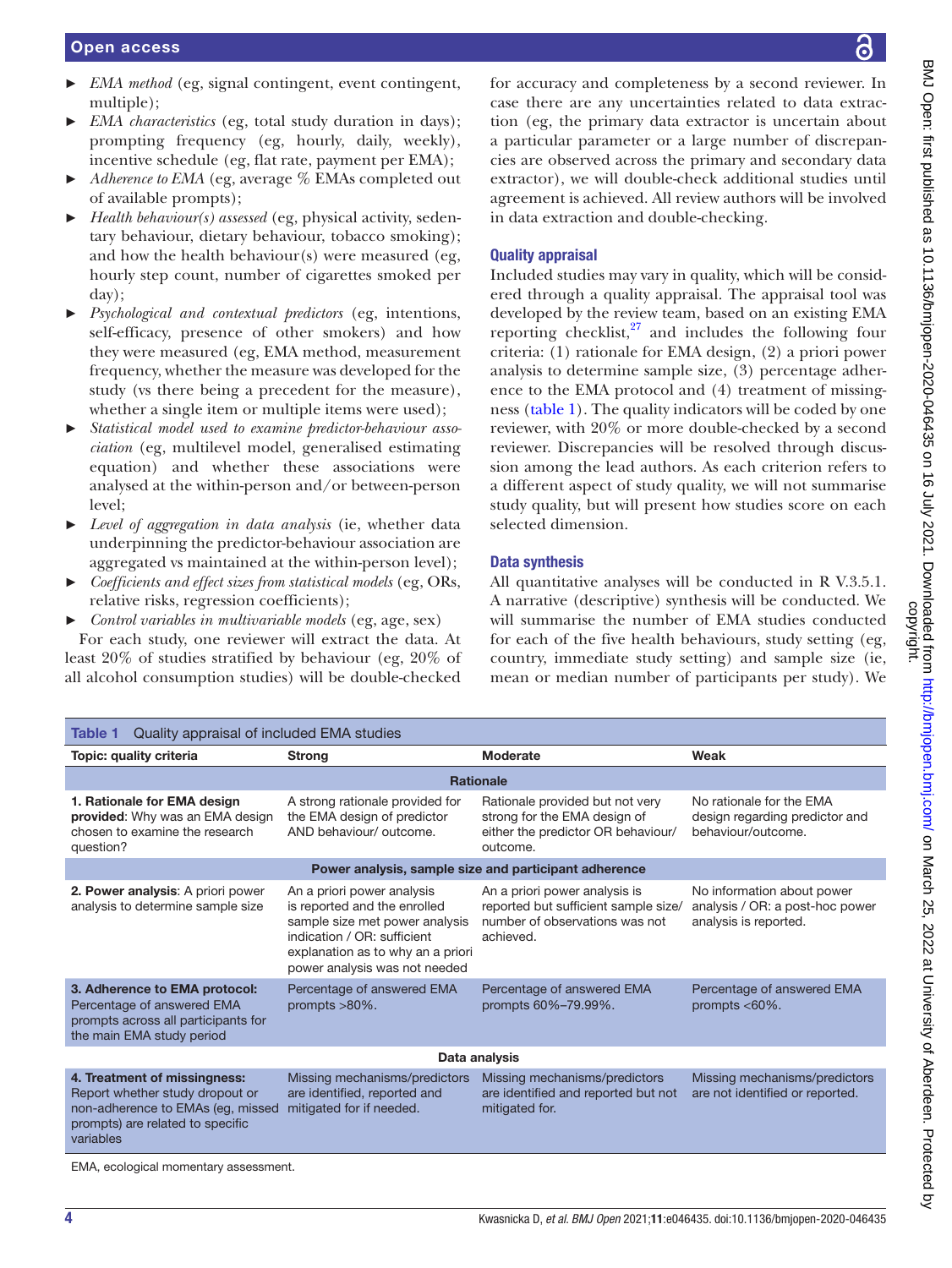will then present results in relation to each research question.

To address the first aim, we will summarise study and EMA characteristics, for example, study setting, population characteristics, percentage prompting frequency (eg, % daily, % weekly), percentage type of EMA method (eg, % event contingent, % random assessments, % continuous sensor based, % hybrid), percentage type of EMA delivery mode (eg, % smartphone application delivery), percentage type of incentive structure (eg, % flat payment, % payment per EMA, % no incentive), rates of EMA adherence (mean or median), and study duration (mean or median). Where appropriate, moderator analyses will be conducted to examine whether predictorbehaviour associations vary depending on study setting, study characteristics, participant characteristics, or type of incentive schedule used.

To address the second aim, we will summarise withinperson and between-person predictor-behaviour associations across EMA studies (eg, the type of psychological or contextual predictor assessed, measurement type, frequency of measurement). If there is sufficient homogeneity between studies (eg, similar predictors assessed with similar measurement type and frequency across  $\geq 3$ studies), within-person or between-person predictorbehaviour associations (eg, ORs, relative risks, regression coefficients) will be synthesised with random effects meta-analyses, grouped by behaviour. Analyses will be conducted with the 'metafor' or 'CTmeta' packages, $28-30$ as appropriate, also using ' $\text{jamovi}^3$ . Where sufficient detail on model parameter estimates is lacking in the publications, we may contact study authors to request access to additional information.

To address the third aim, we will assess, with random effects meta-analyses, whether EMA adherence varies depending on study setting, study characteristics, participant characteristics or type of incentive schedule used. We do not have any pre-specified hypotheses.

### Patient and public involvement

A patient and public involvement representative reviewed a lay summary of the protocol for our systematic review. Positive feedback was received on the review's aims, the importance of the current research and choice of key behaviours relevant to public health. Once the review is completed, feedback will be sought from additional patient and public involvement representatives about the interpretation of findings and plans for dissemination. We will seek advice on how to best present the study outcomes and use them in order to design studies and interventions that are useful and relevant for the public.

### ETHICS AND DISSEMINATION

This study does not require ethics approval as it will summarise data from previously published studies. A protocol was pre-registered on the international Prospective Register of Systematic Reviews and on the Open

Science Framework. The findings of the review will be disseminated through peer-reviewed publications and presentations at relevant conferences. The data set will be made available to other researchers online via the creation of a digital object identifier, thus enabling further research questions to be addressed. We expect this review to be useful for researchers and healthcare practitioners who regularly design and interpret results from EMA studies. We plan to publish overarching review and subsequently five behaviour-specific reviews that will provide a more in-depth synthesis of predictor-behaviour associations.

### **Summary**

EMA is a frequently used research method; however, an overview of studies using this method across key public health behaviours in healthy adults is lacking. This review will provide a comprehensive overview of associations between a psychological/contextual predictor and a health behaviour in EMA studies focusing on movement behaviours, dietary behaviours, alcohol consumption, tobacco smoking and sexual health behaviours. This review will inform the future design of EMA studies and it will influence practice of assessing individuals in real-life settings and providing interventions that are delivered at the time and place when and where required. This review will set a blueprint for how to conduct EMA studies to improve participants' adherence and conduct meaningful studies in real-life settings.

### Author affiliations

<sup>1</sup> Faculty of Psychology, SWPS University of Social Sciences and Humanities, Wroclaw, Poland

<sup>2</sup>NHMRC CRE in Digital Technology to Transform Chronic Disease Outcomes, Melbourne School of Population and Global Health, University of Melbourne, Melbourne, Victoria, Australia

<sup>3</sup>Department of Behavioural Science and Health, Institute of Epidemiology and Health Care, Faculty of Population Health Sciences, University College London, London, UK

4 Department of Education and Psychology, Freie Universität Berlin, Berlin, Germany <sup>5</sup>Curtin School of Population Health, Curtin University, Perth, Western Australia, Australia

<sup>6</sup> Health Psychology, Institute of Applied Health Sciences, University of Aberdeen, Aberdeen, UK

<sup>7</sup> Rowett Institute, University of Aberdeen, Aberdeen, UK

<sup>8</sup> Behavioural and Implementation Science Group, School of Health Sciences, University of East Anglia, Norwich, UK

<sup>9</sup>Department of Work and Social Psychology, Faculty of Psychology and Neurosciences, Maastricht University, Maastricht, The Netherlands <sup>10</sup>Faculty of Psychology, Open University, Heerlen, The Netherlands

Twitter Dominika Kwasnicka [@dkwasnicka](https://twitter.com/dkwasnicka) and Felix Naughton [@FelixNaughton](https://twitter.com/FelixNaughton)

Acknowledgements The review team would like to thank Dr Marta Marques for comments and suggestions on the initial version of the review protocol. The authors would like to thank the patient and public involvement representative who commented on the lay summary of our proposed plan, for their contribution to this research.

Contributors DKw, OP, DP and FN conceived the project. DKw and OP are the project leads and coordinators, they jointly drafted the manuscript. All authors (DKw, DKa, VS, JK, BY-AA, DP, FN, GAtH, PV and OP) have made conceptual contributions to project design and procedures. All authors read, edited and approved the final version.